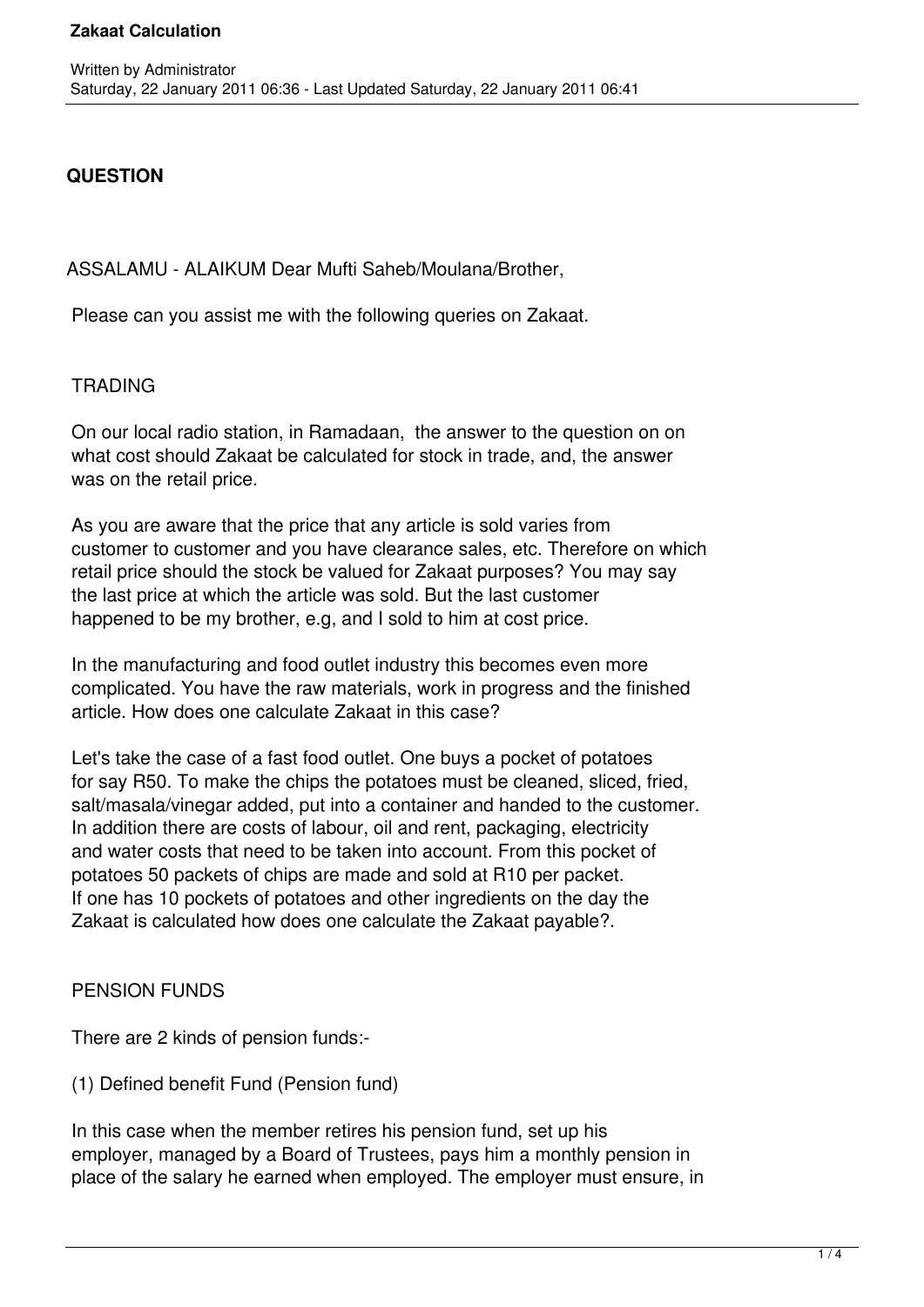### **Zakaat Calculation**

 terms of the Pension Funds Act, that the fund has sufficient funds at all times to pay the pensioners.

 So for Zakaat purposes this is not a problem as the recipient calculates his Zakaat on his liquid assets he has on the date he annually calculates his Zakaat payable.

(2) Defined Contribution Fund (Provident Fund)

 In this case the employer contributes a fixed amount of the employee's salary monthly in to the Provident Fund and employee contributes a certain % of his salary. In this case also the employer sets up the Provident fund and is managed by a Board of Trustees. Both these contributions accumulate to the member's account and is invested by the Board. At retirement date the employee has a lump sum benefit. He can cash everything up and pay the taxes owed to the government OR he can buy an annuity from a service provider/insurer with the capital he accumulated in the Provident Fund. In this case no tax is payable on the capital amount that is transferred to the service provider. This annuity will pay him a monthly pension in 2 ways:-

 (a) Life Time Annuity : He procures a life time annuity/pension. So as long as he lives the service provider will pay him a monthly pension based on the capital he **invested/transferred.** The service provider/insurer is responsible for the investments. When he passes away the pension/annuity is stopped.

 (b) Living Annuity : In this case his capital is transferred to the service provider/insurer and he can draw between 2.5% and 17.5% annuity/pension per annum. The member has a choice of investments to choose from. When his capital runs out, after making his pension withdrawals, the service provider will stop paying the pension/annuity. If he dies before his capital is exhausted the balance will be available for his beneficiaries.

 In both these annuity types once the capital is transferred/invested with the service provider/insurer one cannot get the capital returned.

How is Zakaat calculated/payable in these cases?

JAZAAKALLAH.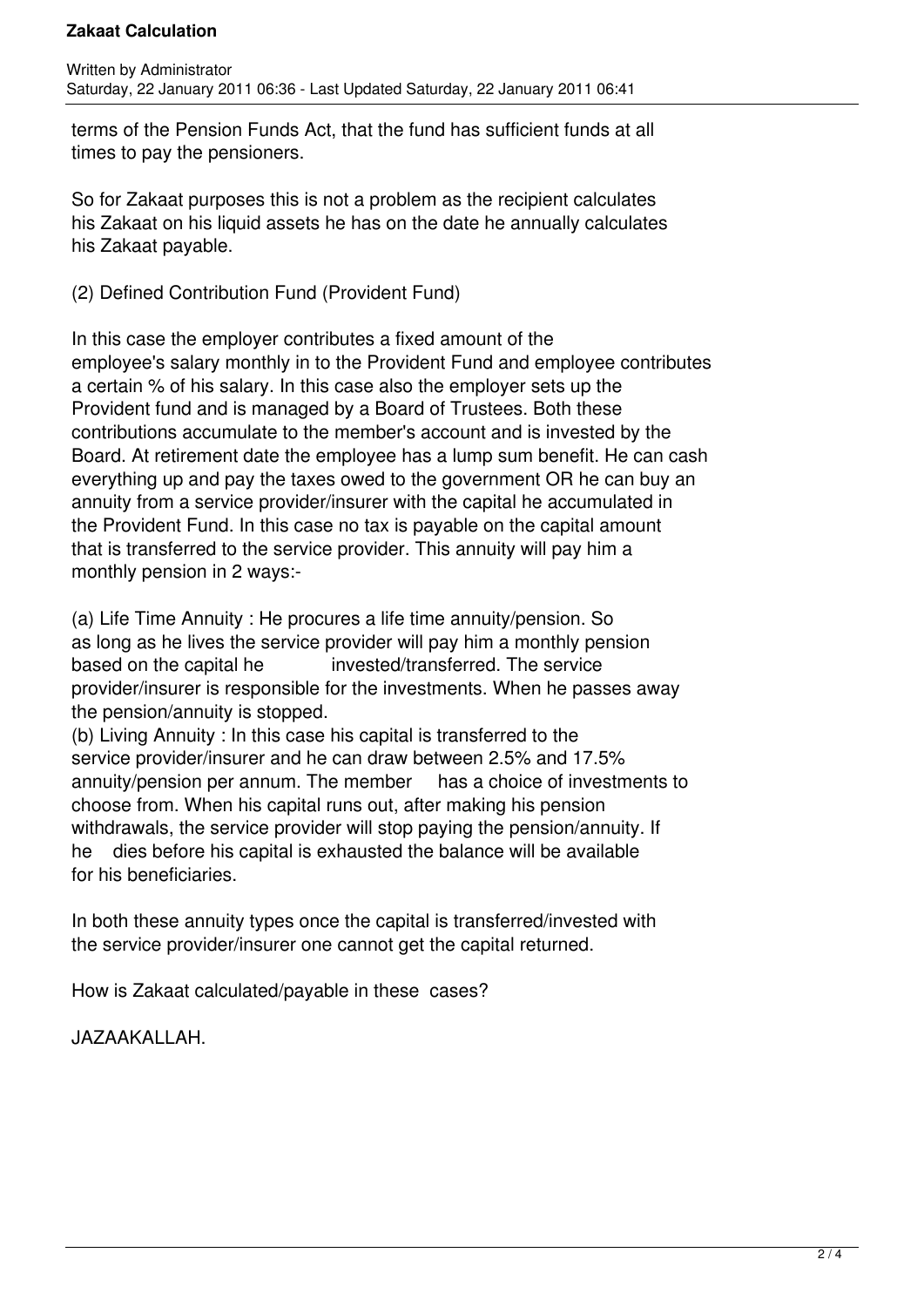**-------------------------------------------------------------------------------------------------**

**ANSWER**

ASSALAMU ALAIKUM

7 Safar 1432 (11-01-2011)

\*\*\*\*

Your e-mail date 11-01-2011 refers.

(1) Zakaat is calculated on the wholesale price of stock, that is, the current price you will pay if you have to purchase it. Zakaat is not paid on the retail price. The retail price is a fiction. It has not been tangibly acquired.

(2) Regarding providend and pension funds, there are two kinds – voluntary and compulsory. If the worker has entered into the fund of his own accord, then he is entitled to only the sum he has actually paid into the fund. All excess funds he receives will be haraam and Waajibut Tasadduq, i.e. he has to give the extra money to charity without a niyyat of thawaab. He is allowed to accept for himself only the amount which he had contributed.

If the fund is a voluntary contract, then the contributor has to pay Zakaat each year on the actual amount of his contributions held by the pension fund. It will be in the category of savings in a bank.

If the scheme is a compulsory one, namely, the worker has no choice since the employer arbitrarily deducts from his 'salary' and makes the payment, while he (the employer) too adds to the contribution, then in this case there is no contract between the worker and the company in terms of the Shariah. When the funds pays out, the whole amount will be a gift to the contributor or his beneficiaries or to whomever the fund pays. Zakaat will be due only after taking physical possession of the money in this case.

(3) As far as all kinds of insurance policies are concerned, they are haraam. The contributor is permitted to accept for himself only the actual sum of his contributions. All excess is haraam riba which should be given to charity without niyyat of thawaab. In this case too, the contributor should pay Zakaat annually on the sum total of his contributions held by the insurance company.